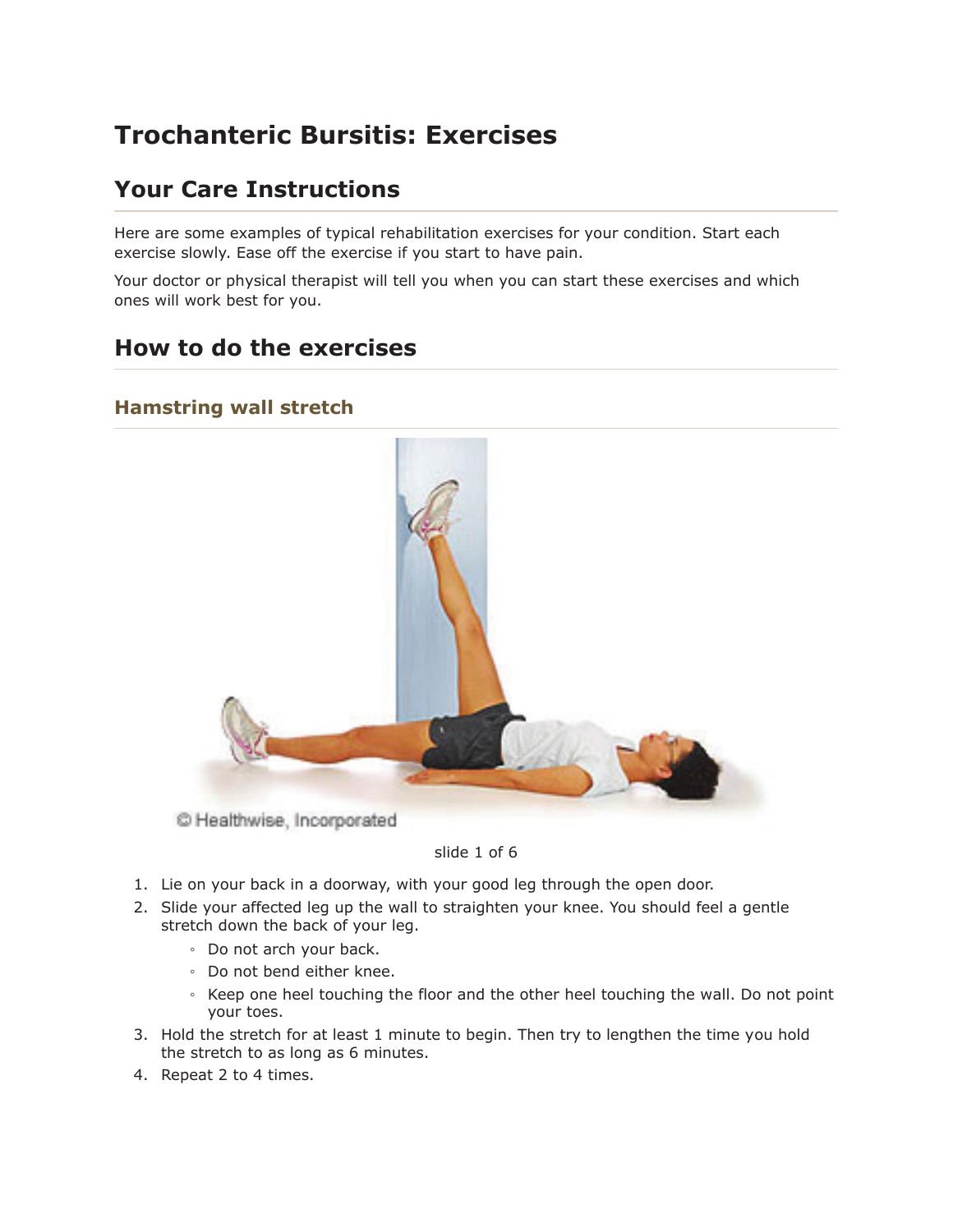If you do not have a place to do this exercise in a doorway, there is another way to do it:

- 1. Lie on your back, and bend the knee of your affected leg.
- 2. Loop a towel under the ball and toes of that foot, and hold the ends of the towel in your hands.
- 3. Straighten your knee, and slowly pull back on the towel. You should feel a gentle stretch down the back of your leg.
- 4. Hold the stretch for 15 to 30 seconds. Or even better, hold the stretch for 1 minute if you can.
- 5. Repeat 2 to 4 times.

### **Straight-leg raises to the outside**



#### slide 2 of 6

- 1. Lie on your side, with your affected leg on top.
- 2. Tighten the front thigh muscles of your top leg to keep your knee straight.
- 3. Keep your hip and your leg straight in line with the rest of your body, and keep your knee pointing forward. Do not drop your hip back.
- 4. Lift your top leg straight up toward the ceiling, about 12 inches off the floor. Hold for about 6 seconds, then slowly lower your leg.
- 5. Repeat 8 to 12 times.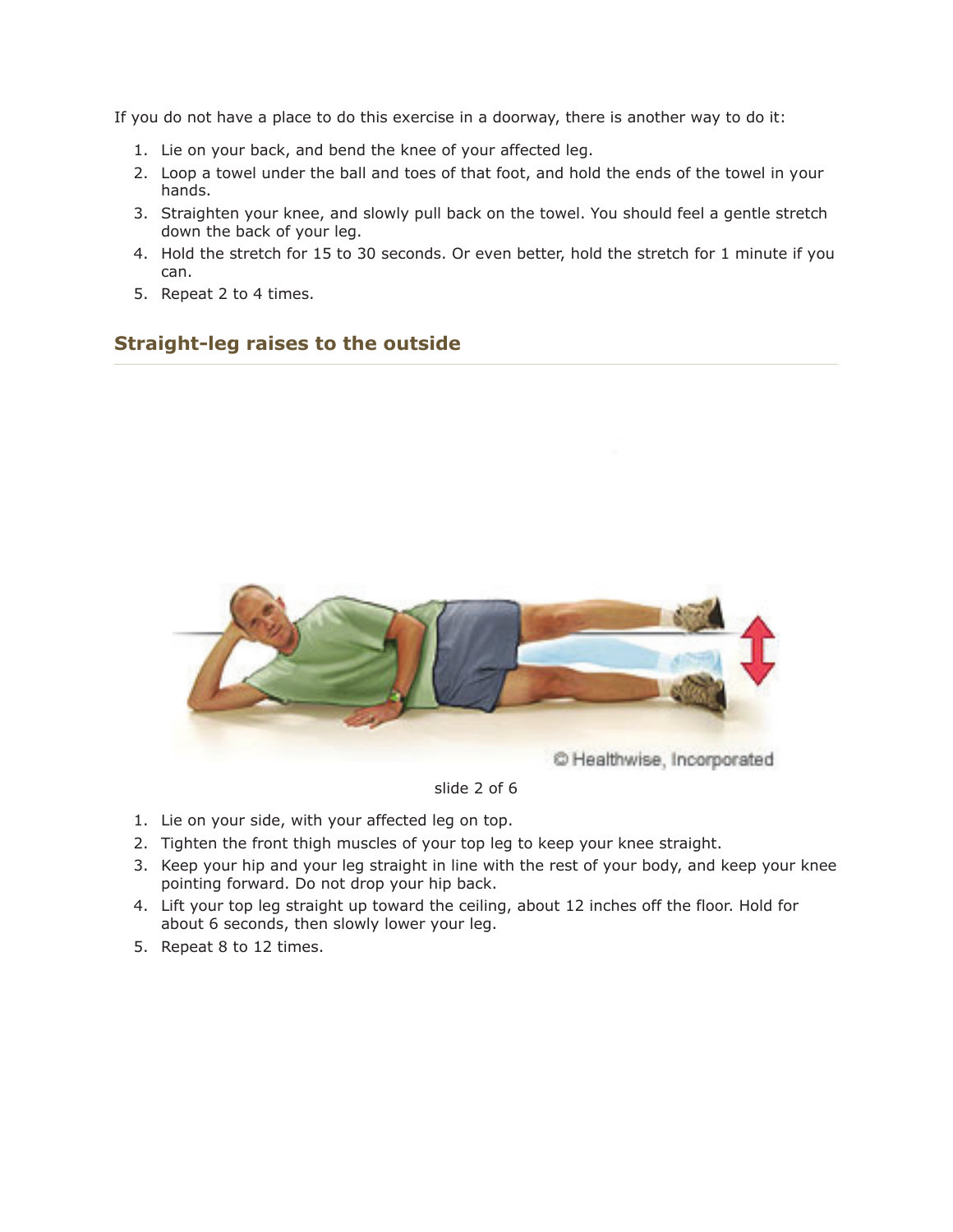## **Clamshell**



C Healthwise, Incorporated

slide 3 of 6

- 1. Lie on your side, with your affected leg on top and your head propped on a pillow. Keep your feet and knees together and your knees bent.
- 2. Raise your top knee, but keep your feet together. Do not let your hips roll back. Your legs should open up like a clamshell.
- 3. Hold for 6 seconds.
- 4. Slowly lower your knee back down. Rest for 10 seconds.
- 5. Repeat 8 to 12 times.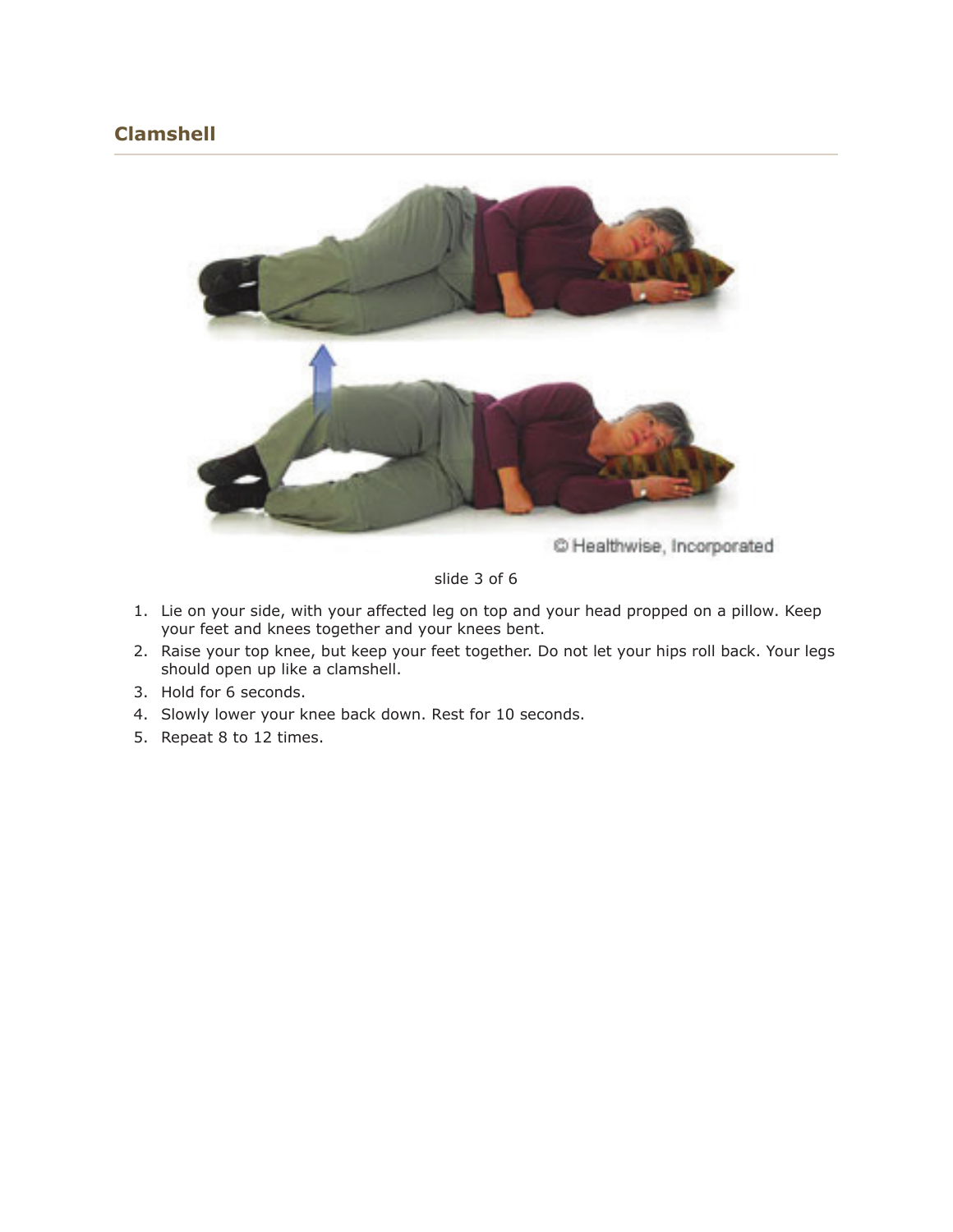## **Standing quadriceps stretch**



slide 4 of 6

- 1. If you are not steady on your feet, hold on to a chair, counter, or wall. You can also lie on your stomach or your side to do this exercise.
- 2. Bend the knee of the leg you want to stretch, and reach behind you to grab the front of your foot or ankle with the hand on the same side. For example, if you are stretching your right leg, use your right hand.
- 3. Keeping your knees next to each other, pull your foot toward your buttock until you feel a gentle stretch across the front of your hip and down the front of your thigh. Your knee should be pointed directly to the ground, and not out to the side.
- 4. Hold the stretch for 15 to 30 seconds.
- 5. Repeat 2 to 4 times.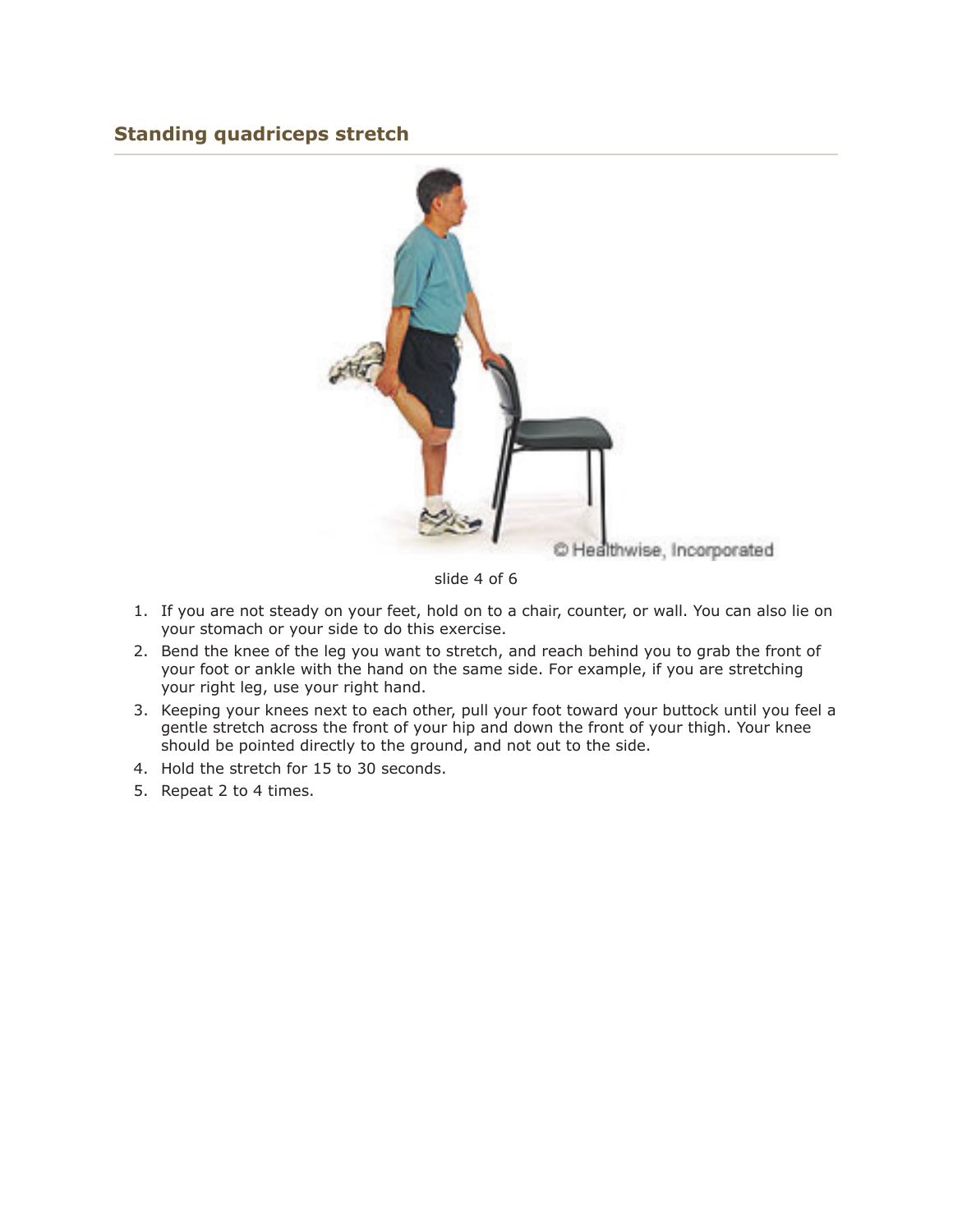## **Piriformis stretch**



slide 5 of 6

- 1. Lie on your back with your legs straight.
- 2. Lift your affected leg and bend your knee. With your opposite hand, reach across your body, and then gently pull your knee toward your opposite shoulder.
- 3. Hold the stretch for 15 to 30 seconds.
- 4. Repeat 2 to 4 times.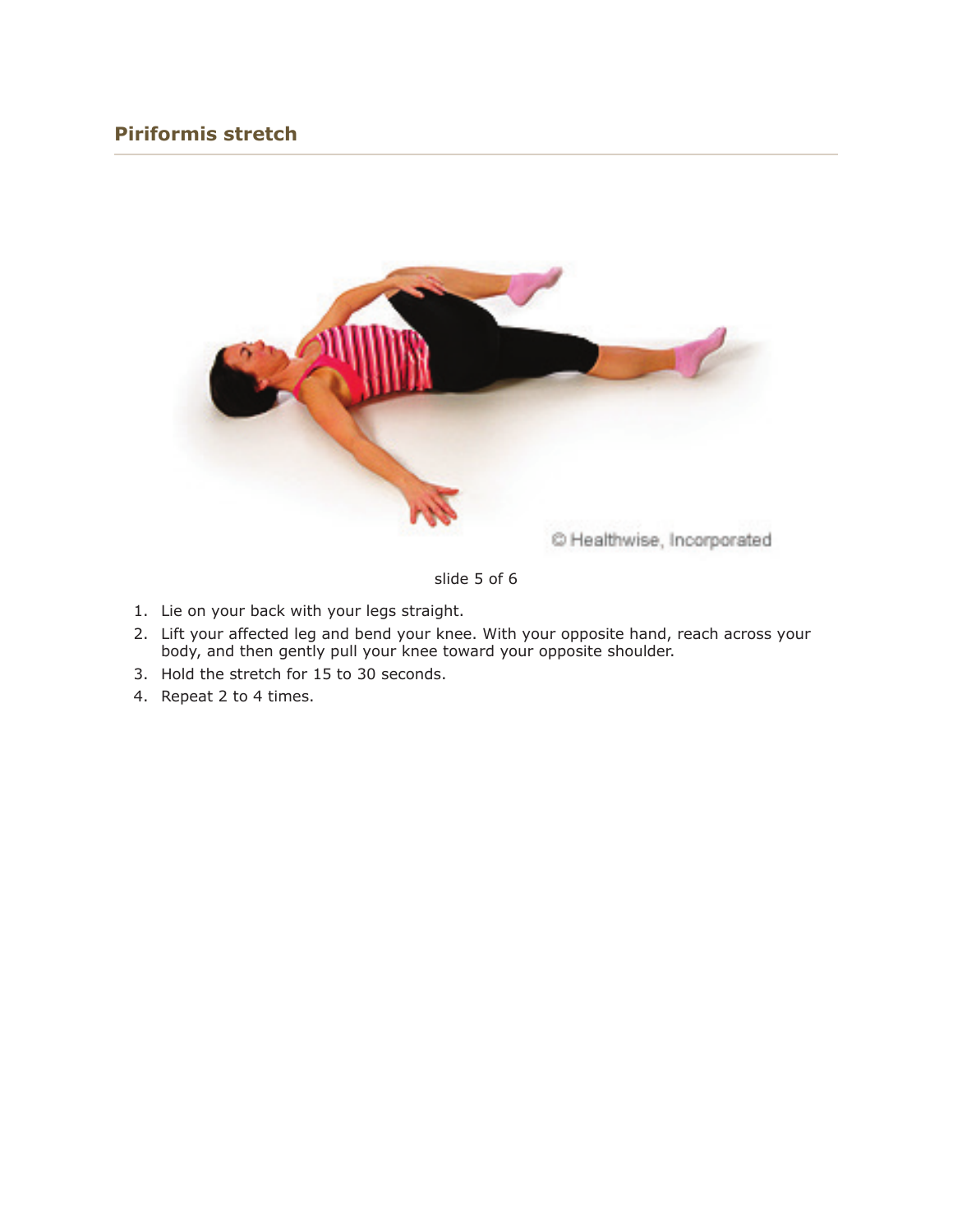## **Double knee-to-chest**



C Healthwise, Incorporated

slide 6 of 6

- 1. Lie on your back with your knees bent and your feet flat on the floor. You can put a small pillow under your head and neck if it is more comfortable.
- 2. Bring both knees to your chest.
- 3. Keep your lower back pressed to the floor. Hold for 15 to 30 seconds.
- 4. Relax, and lower your knees to the starting position.
- 5. Repeat 2 to 4 times.

Follow-up care is a key part of your treatment and safety. Be sure to make and go to all appointments, and call your doctor if you are having problems. It's also a good idea to know your test results and keep a list of the medicines you take.